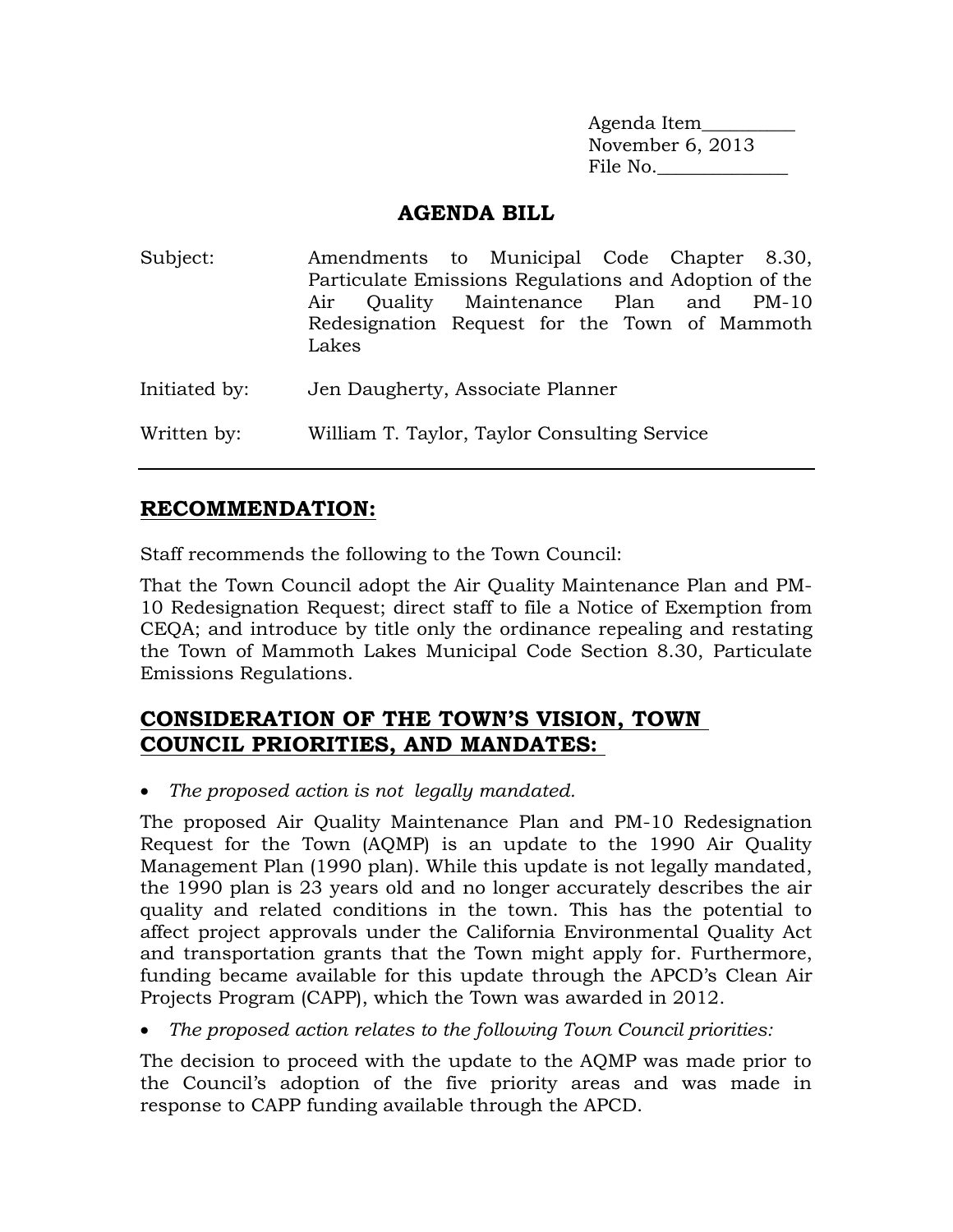The AQMP does not directly respond to any of the five Town Council priority areas for funding. It does indirectly affect public transit priorities and funding, transportation infrastructure grants, and overall government efficiency in the area of development project approvals.

*The proposed action meets the following aspect(s) of the Town's Vision*:

Improved air quality in Mammoth Lakes is a vital component of the overall vision to provide "…the very highest quality of life for our residents and the highest quality of experience for our visitors." Components of the vision addressed include: environmental stewardship, attractive ambiance, and protection of the natural environment.

# **BACKGROUND:**

In 1987, the United States Environmental Protection Agency (EPA) identified the Mammoth Lakes area as Non-Attainment area for the National Ambient Air Quality Standard (NAAQS) for particulate air pollution with a particle size smaller than ten microns (PM-10). This determination was based on monitoring by the APCD showing that, on average, the town's air quality exceeded the NAAQS of 150 micrograms per cubic meter per day 11 times per winter.

To meet the NAAQS, the Town and the APCD worked together to develop strategies for control of particulate emissions in the community. The analysis, conclusions, and control measures, were adopted in 1990 as the Air Quality Management Plan. The 1990 plan showed that, overwhelmingly, the primary sources of PM-10 pollution in Mammoth Lakes came from smoke caused by residential wood burning and by road dust from cinders spread on the streets for traction control in icy conditions.

To address the identified sources of PM-10, the Town instituted a change-out program for wood burning appliances not meeting the emissions requirements of the EPA, wood burning restrictions on days where high PM-10 levels were anticipated, a limitation on the total number of vehicle miles traveled (VMT) on any given day, and a street sweeping program designed to remove cinders and other dirt from the roadways to prevent the creation of airborne dust. As a result of these actions, Mammoth Lakes has not exceeded the NAAQS since 1994 with the recent exception of episodes caused by smoke from the Aspen Fire.

On September 11, 2013 the Planning and Economic Commission held a public workshop to discuss the draft AQMP update and revisions to the Municipal Code. The Commission provided minor comments and supported the direction.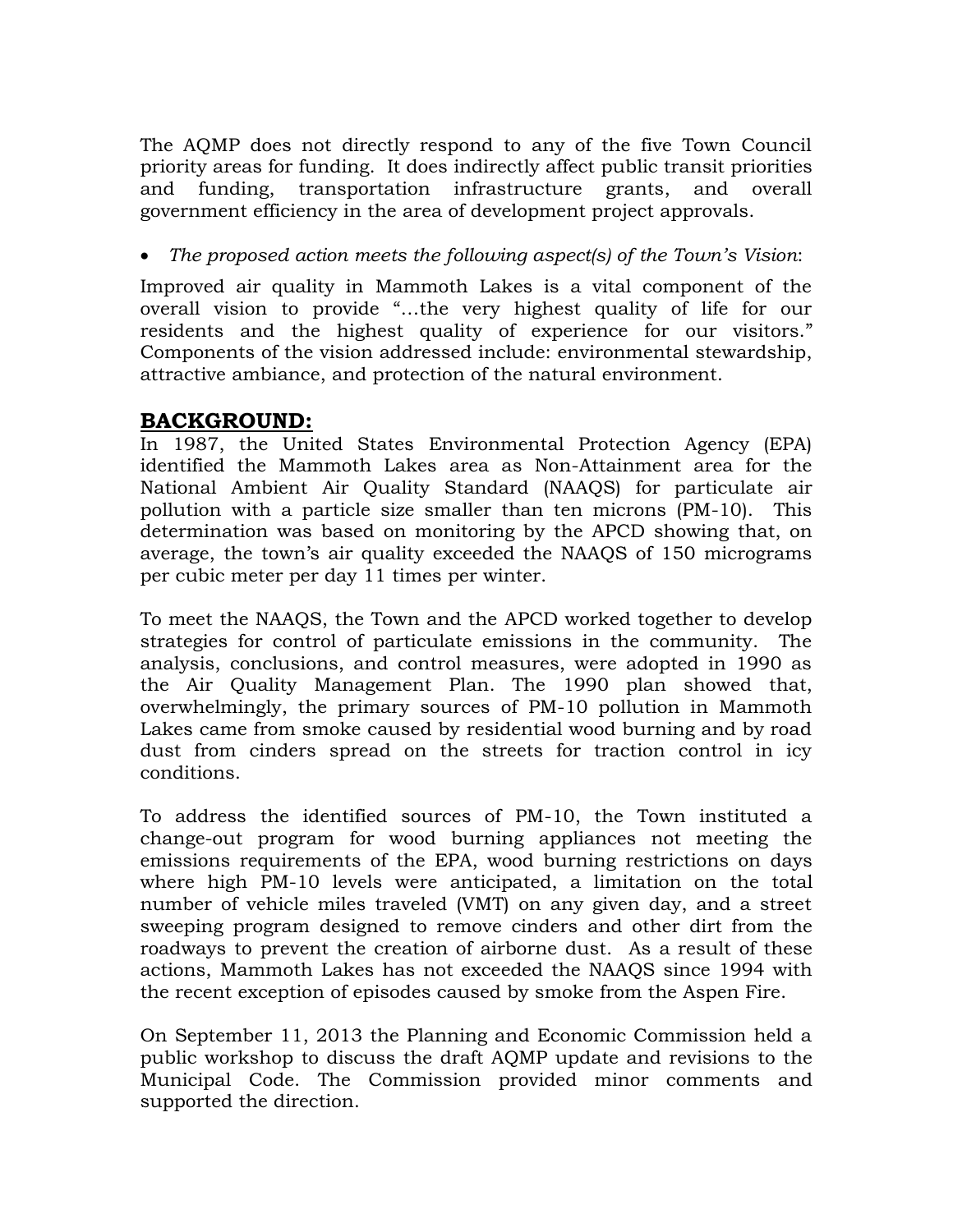# **ANALYSIS/DISCUSSION:**

Since the adoption of the 1990 plan, the Town has updated its General Plan and developed a new traffic model. During the same period, there have been revisions to the federal and District regulations related to PM-10. Because of the success of the Town's control measures, changes in Town growth projections, and other regulatory changes, the 1990 plan no longer accurately reflects the PM-10 conditions in Mammoth Lakes. Therefore, a revised AQMP has been prepared.

The revised AQMP reassesses the source contributions to PM-10 in Mammoth Lakes, makes recommendations for revisions to the Particulate Emissions Regulations of the Town of Mammoth Lakes (Municipal Code 8.30), and requests the District ask that the EPA redesignate Mammoth Lakes to Attainment for PM-10.

Most of the changes to MC 8.30 revise outdated sections or make nonsubstantive technical edits. The three meaningful changes are:

- Section 8.30.040.B. This section is modified to clarify that no new wood burning appliances may be installed in multi-family developments. Prohibition of new wood burning appliances in multi-family projects has been the policy of the Town. The proposed revision formalizes that practice and implements General Plan Policy R.10.3.
- Section 8.30.080, Mandatory Curtailment. This section has been modified to include all wood burning appliances, except pellet stoves, in the no-burn day program. Currently, EPA certified stoves are exempted under Town regulations, but are required to participate under the District regulations. This revision eliminates ambiguity between the Town and District regulations and better protects the community's air quality on those days forecast to exceed 130 micrograms per cubic meter.
- Section 8.30.100.B. This section sets a limit for vehicle miles traveled (VMT) within the town. The current limit is 106,600 VMT on any given day. Proposed development projects and other Town approved activities which affect vehicle trips are evaluated against this limit. Projects, programs, or policies which would cause an exceedance of this limit would have to incorporate higher levels of traffic mitigation or potentially be denied. The revised traffic model for the community incorporates additional roadway segments and revises VMT projections based on updated traffic counts and current modeling technologies. It shows an estimated VMT at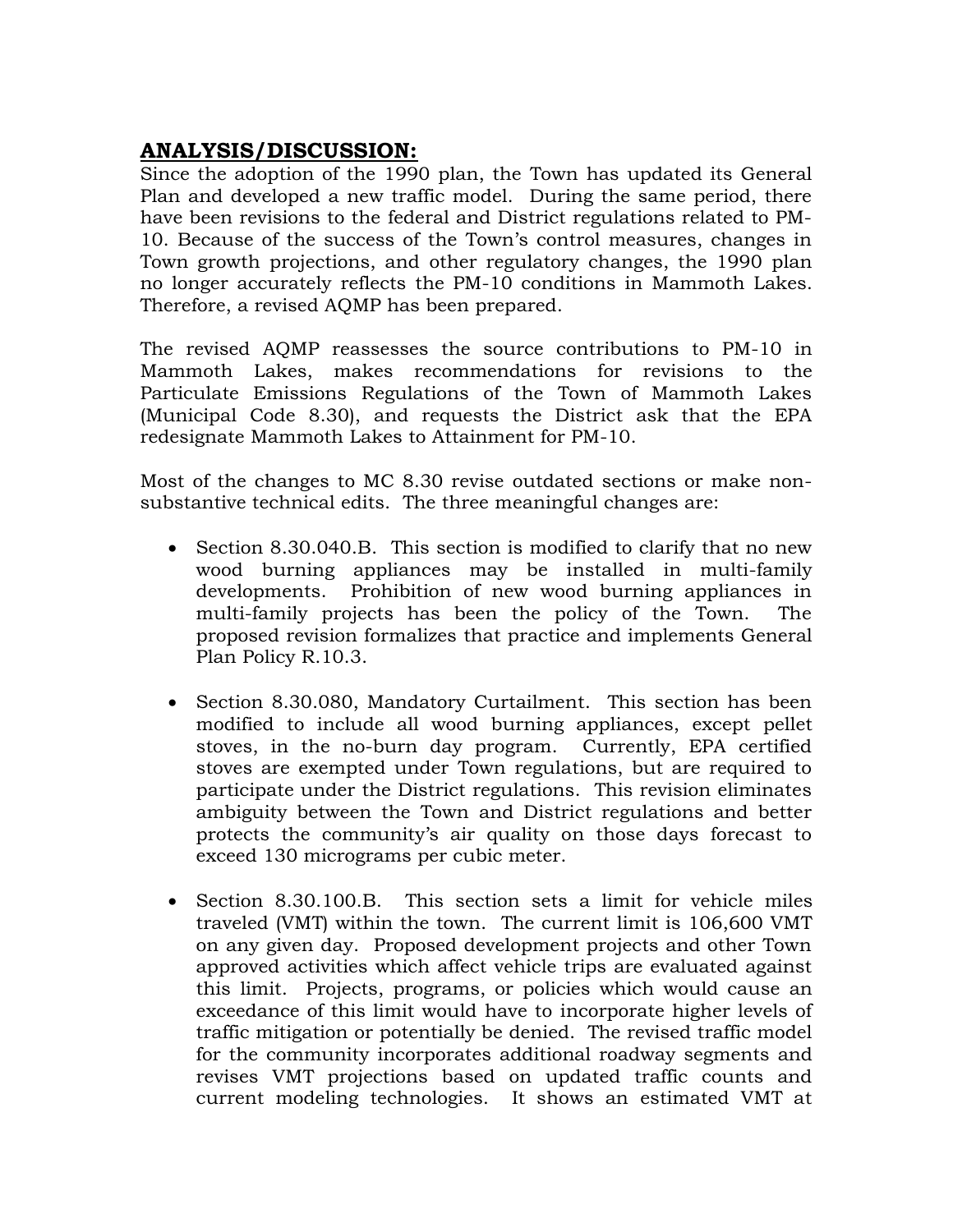General Plan buildout of 179,708 for the revised model roadway segments. The air quality modeling shows that this overall level of traffic will not cause an exceedance of the NAAQS and is suggested as the VMT limit for the AQMP.

Also, in response to concerns that woodstove changeout requirements are not being complied with at time of property sale, Section 8.30.050.C has been expanded to prohibit the issuance of any building permit that increases the habitable area of the structure until the changeout requirement is satisfied. The Town is working to update our property sale and woodstove changeout records, as well as related compliance inspections.

A red-lined copy of the regulations is included as Attachment 3.

The recommended revisions to the control measures are projected to maintain compliance with the NAAQS through 2050. They should also improve compliance with the California standard, but are not sufficient to demonstrate full compliance with the state standard which is substantially more stringent than the federal standard.

#### **OPTIONS ANALYSIS**

- Option 1: Adopt the Air Quality Maintenance Plan and PM-10 Redesignation Request as submitted or with modifications; direct staff to file a Notice of Exemption from CEQA; and introduce by title only the ordinance repealing and restating Chapter 8.30 of the Town of Mammoth Lakes Municipal Code as submitted or with modifications.
- Option 2: Do not adopt the AQMP or the revisions to the Municipal Code.

Option 1 would make the AQMP current with regard to the content of the 2007 General Plan, the VMT calculations in the current Town traffic model, and would redesignate Mammoth Lakes to Attainment of the NAAQS for PM-10. The amendments to Municipal Code Chapter 8.30 would remove out-of-date sections, align the Code with current practices regarding new and replacement residential wood combustion appliances, and would ensure attainment of the NAAQS through build-out of the General Plan.

Option 2, not adopting the AQMP and Municipal Code changes, would leave the existing policies and procedures in place, perpetuating existing ambiguities, and leaving open CEQA questions related to VMT and growth of wood smoke emissions.